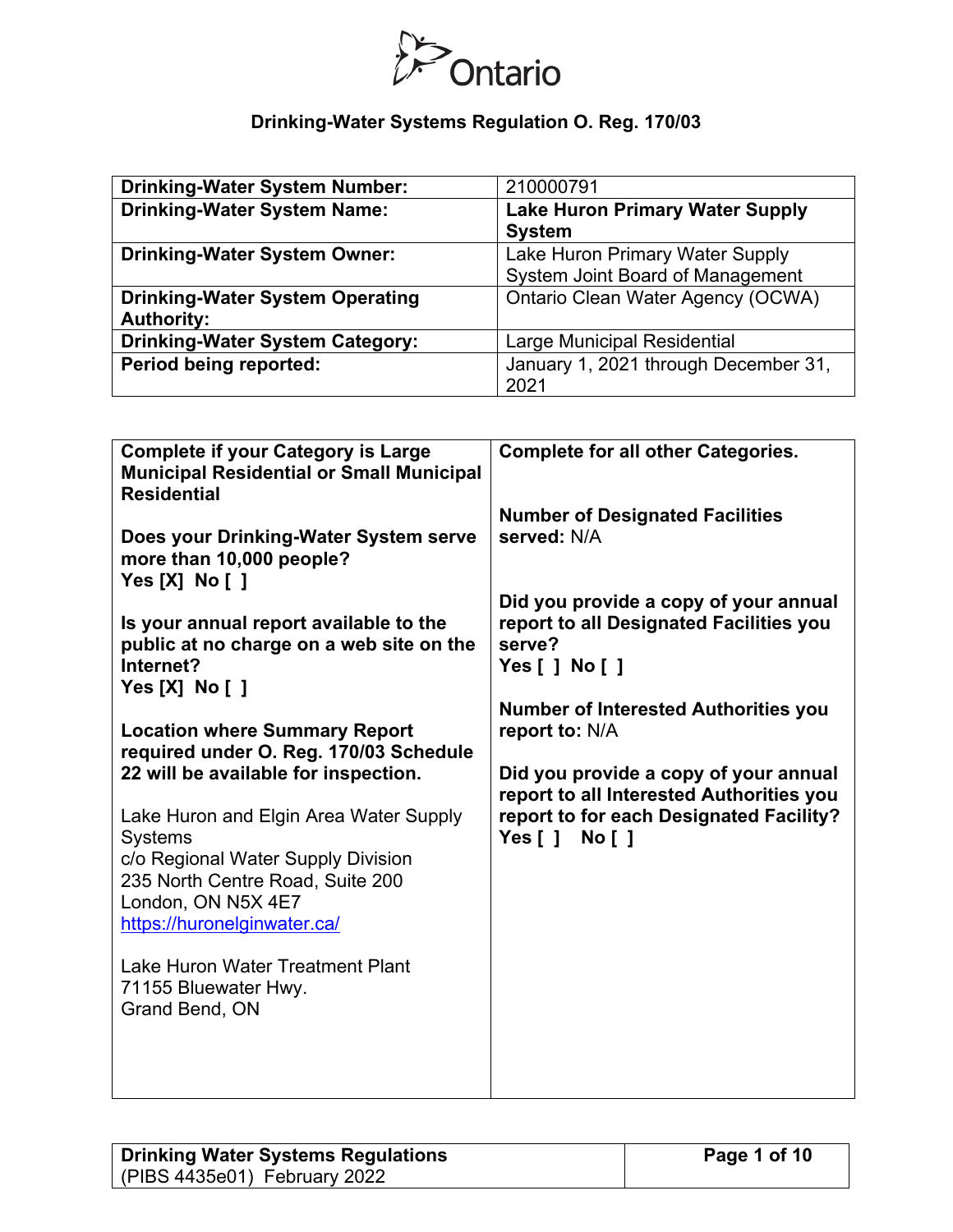

**List all Drinking-Water Systems (if any), which receive all of their drinking water from your system:**

#### **Systems that receive their drinking water from the LHPWSS:**

| <b>Drinking Water System Name</b>               | <b>Drinking Water System</b><br><b>Number</b> |
|-------------------------------------------------|-----------------------------------------------|
| City of London                                  | 260004917                                     |
| <b>Municipality of Bluewater</b>                | 260006542                                     |
| <b>Municipality of Lambton Shores</b>           | 260006568                                     |
| (East Lambton Shores Water Distribution System) |                                               |
| Township of Lucan Biddulph                      | 260003071                                     |
| Municipality of Middlesex Centre                | 260004202                                     |
| (Middlesex Centre Distribution System)          |                                               |
| <b>Municipality of North Middlesex</b>          | 260006529                                     |
| Municipality of Strathroy-Caradoc               | 260080106                                     |
| (Strathroy-Caradoc Distribution System)         |                                               |
| Municipality of South Huron                     | 220001520                                     |
| (South Huron Water Distribution System)         |                                               |

#### **Systems that may receive their drinking water from the LHPWSS:**

| <b>Drinking Water System Name</b>                                                                                                                                                                           | <b>Drinking Water System</b><br><b>Number</b> |
|-------------------------------------------------------------------------------------------------------------------------------------------------------------------------------------------------------------|-----------------------------------------------|
| Municipality of Lambton Shores (West Lambton<br><b>Shores Distribution System)</b><br>*Normally supplied by the Lambton Area Water<br>Supply System (LAWSS) but a connection to the<br><b>LHPWSS exists</b> | 260006581                                     |

**Did you provide a copy of your annual report to all Drinking-Water System owners that are connected to you and to whom you provide all of its drinking water?** 

**Yes [X] No [ ]**

**Indicate how you notified system users that your annual report is available, and is free of charge.** 

**[X] Public access/notice via the web** 

**[X] Public access/notice via Government Office**

- **[ ] Public access/notice via a newspaper**
- **[ ] Public access/notice via Public Request**
- **[ ] Public access/notice via a Public Library**
- **[ ] Public access/notice via other method \_\_\_\_\_\_\_\_\_\_\_**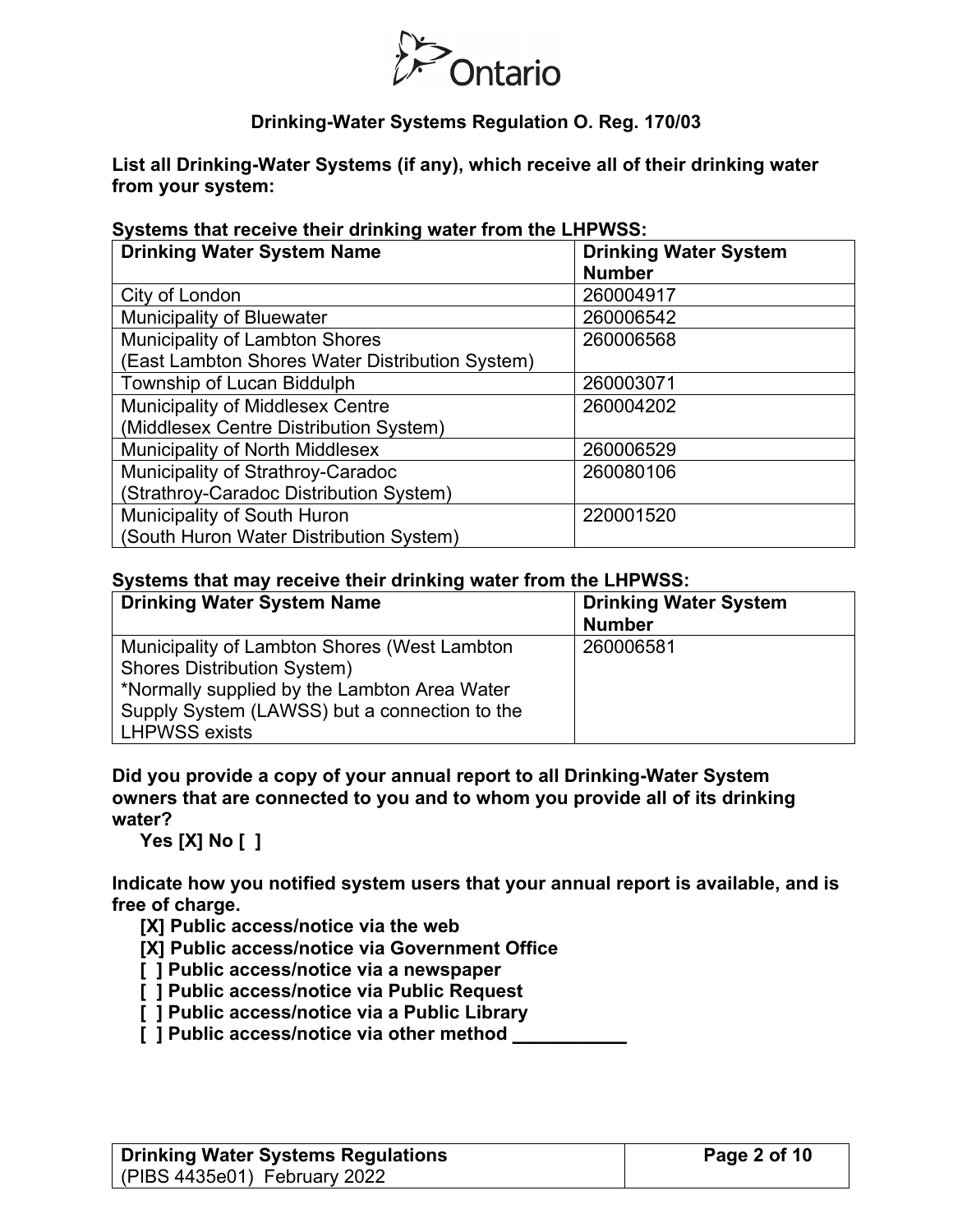

## **Drinking-Water Systems Regulation O. Reg. 170/03 Describe your Drinking-Water System**

The Lake Huron Water Treatment Plant (WTP) employs pre-chlorination, screening, powder activated carbon addition (seasonally on an as-required basis), coagulation, flocculation, sedimentation, dual-media filtration, post-chlorination, and pH adjustment using sodium hydroxide to treat raw water obtained from Lake Huron. The WTP intake crib and raw water intake pipe have an estimated gross capacity of 454.6 Megalitres/day (MLD). The WTP rated capacity is 340.0 MLD.

A Residuals Management Facility (RMF) providing equalization, clarification, sediment thickening and dechlorination is also housed in the main complex. Thickened sediment is dewatered by centrifuges and the sediment is sent to the landfill for final disposal. Clarified and dechlorinated liquid streams are sent back to Lake Huron through the plant drain via the diversion chamber.

The transmission system is comprised of the McGillivray Booster Pumping Station and Reservoir, the Exeter-Hensall Booster Pumping Station and Reservoir, Arva Terminal Reservoir, Komoka-Mt. Brydges Booster Pumping Station (PS#4) and associated interconnecting transmission water mains, which includes the primary, Strathroy, Exeter-Hensall, and Komoka-Mt. Brydges transmission water mains.

The drinking water system is monitored at various locations throughout the system via a Supervisory Control and Data Acquisition (SCADA) system.

## **List all water treatment chemicals used over this reporting period**

Filter Aid Polymer (on an as-required basis) Aluminum Sulphate Powder Activated Carbon Chlorine Gas Sodium Hydroxide Sodium Hypochlorite (Exeter Hensall Pumping Station) Dewatering Polymer (Residuals Management Facility) Sodium Bisulphite (Residuals Management Facility)

## **Were any significant expenses incurred to?**

- **[X]** Install required equipment
- **[X]** Repair required equipment
- **[X]** Replace required equipment

## **Please provide a brief description and a breakdown of monetary expenses incurred**

Capital Projects:

- High lift pump upgrades
- Coagulation system upgrades
- Low lift pump #1 motor replacement
- Easement clearing and boundary surveys

| <b>Drinking Water Systems Regulations</b> | Page 3 of 10 |
|-------------------------------------------|--------------|
| (PIBS 4435e01) February 2022              |              |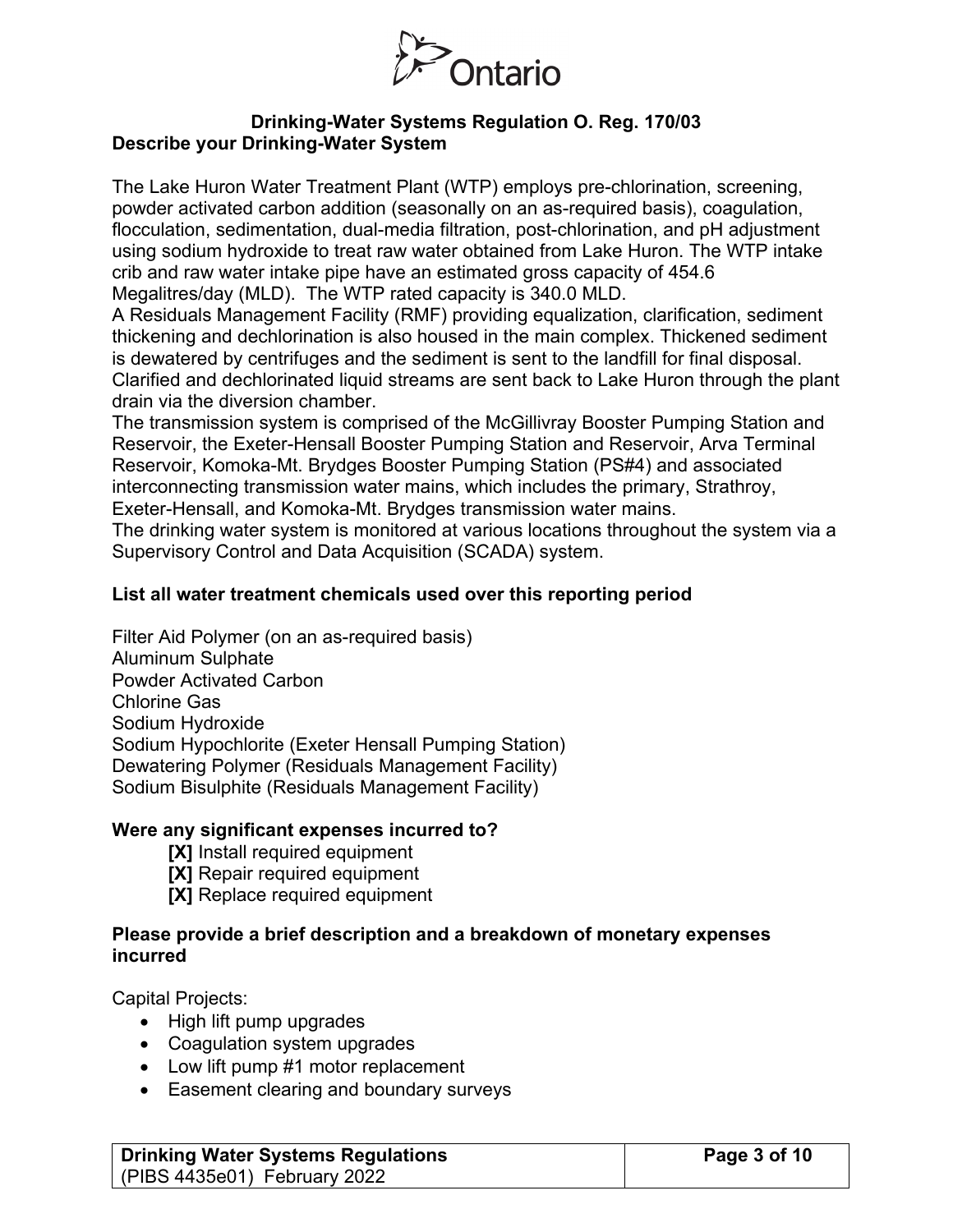

- Installed LED lighting in pipe gallery
- Filter surface sweep piping replacements
- Komoka-Mt. Brydges Pumping Station exterior sealants
- Safety railing replacements
- Backwash pump #2 and #3 check valve replacements
- Pipeline chamber rehabilitation venting above grade
- Site drainage modifications and improvements
- Alum fill line replacement
- Overhead door replacement
- Raw water dissolved oxygen (DO) analyzer installation
- Ilderton flow meter replacement
- Clarifier #3 gear drive replacement
- Settled water and clearwell level meter installations
- RMF total suspended solids (TSS) analyzer installations
- Backwash turbidity analyzer installations
- Safety shower replacements
- Building Automation System (BAS) server replacement
- Obsolete equipment removals
- Grounding and bonding at Exeter-Hensall Monitoring Station #2 (EH2)
- North flocculation gear drive rebuild
- Low lift sluice gate rehabilitation
- Filter conduit interconnect sluice gate rehabilitation
- Clearwell sluice gate rehabilitation

#### **Maintenance Projects:**

- South clearwell and filter conduit concrete repairs
- Service water pump rehabilitation
- Pump bases (backwash and service water) rehabilitation
- Caustic soda metering pump replacement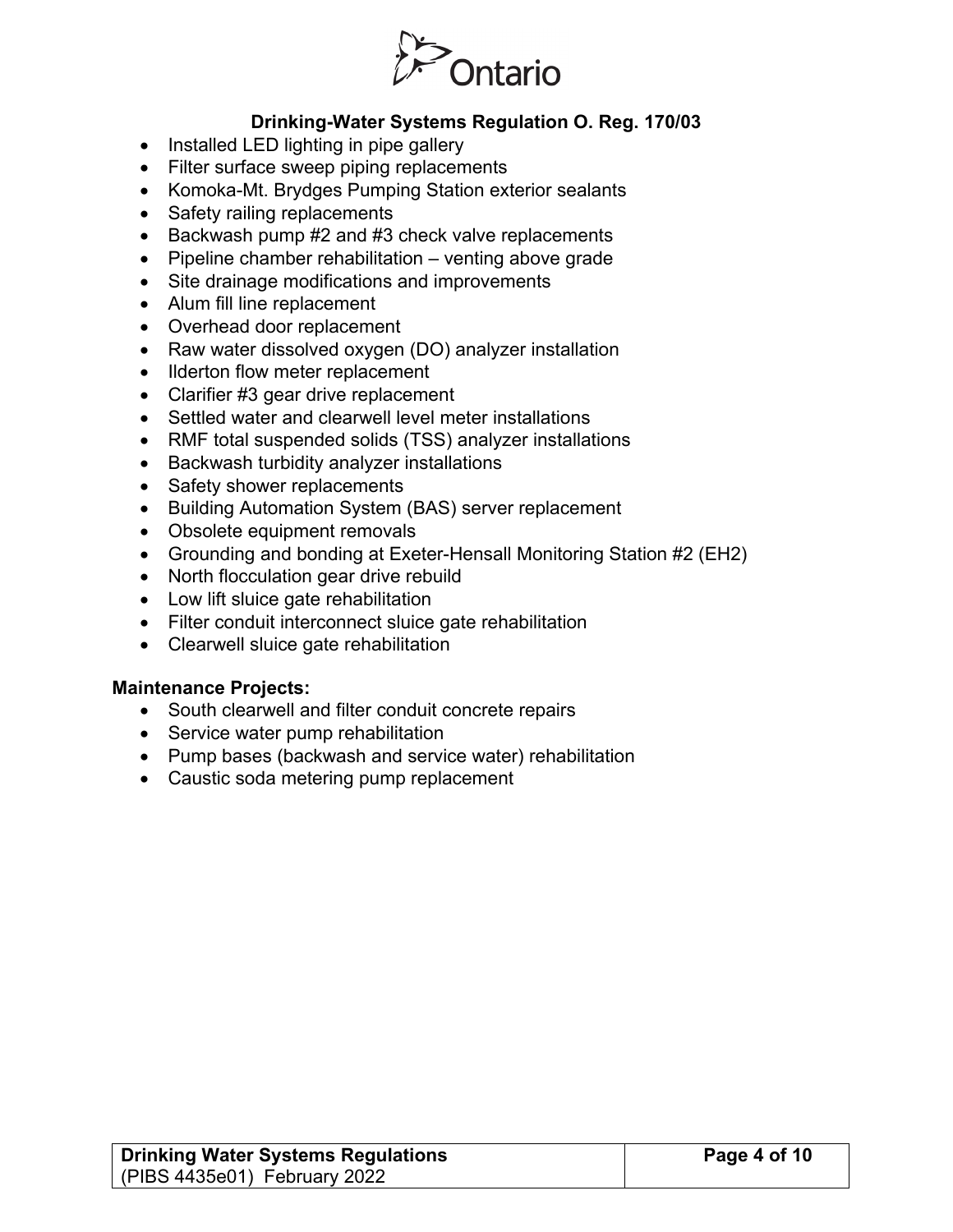

**Provide details on the notices submitted in accordance with subsection 18(1) of the Safe Drinking-Water Act or section 16-4 of Schedule 16 of O.Reg.170/03 and reported to Spills Action Centre** 

| <b>Incident Date</b>                                                                     | <b>Parameter</b>                | <b>Result</b>                                                                                      | Unit of<br><b>Measure</b> | <b>Corrective</b><br><b>Action</b>                                                                                                                                                                    | <b>Corrective</b><br><b>Action</b><br><b>Date</b> |
|------------------------------------------------------------------------------------------|---------------------------------|----------------------------------------------------------------------------------------------------|---------------------------|-------------------------------------------------------------------------------------------------------------------------------------------------------------------------------------------------------|---------------------------------------------------|
| July 13, 2021<br><b>Adverse Water</b><br>Quality<br><b>Incident</b><br>(AWQI)<br>#154634 | Filter<br>effluent<br>turbidity | Two<br>samples on<br>filter $#6$<br>taken 15<br>minutes<br>apart were<br>each $>1.0$<br><b>NTU</b> | <b>NTU</b>                | Collected<br>microbiological<br>samples from<br>filter #6 effluent,<br>south clearwell<br>and treated<br>water on July<br>13 <sup>th</sup> and 14 <sup>th</sup> , All<br>sample results<br>were good. | July 13th<br>and July<br>14 <sup>th</sup>         |

#### **Microbiological testing done under the Schedule 10, 11 or 12 of Regulation 170/03, during this reporting period.**

| Location                                             | <b>Number</b><br><b>of</b><br><b>Samples</b> | Range of E.<br>coli<br><b>Results</b><br>(CFU/100mL)<br>(min #)-(max #) | <b>Range of Total</b><br><b>Coliform</b><br><b>Results</b><br>(CFU/100mL)<br>(min #)-(max #) | <b>Range of HPC</b><br><b>Results</b><br>(CFU/1mL)<br>$(min #)-(max #)$ |
|------------------------------------------------------|----------------------------------------------|-------------------------------------------------------------------------|----------------------------------------------------------------------------------------------|-------------------------------------------------------------------------|
| <b>Raw Water</b>                                     | 104                                          | $(0)-(200)$                                                             | $(0)$ - $(3800)$                                                                             | $($ < 10) - $($ > 2000)                                                 |
| <b>Treated Water</b><br>(WTP)                        | 294                                          | $(0)-(0)$                                                               | $(0)-(0)$                                                                                    | $($ < 10) - $(110)$                                                     |
| <b>Distribution</b><br>(McGillivray PS)              | 58                                           | $(0)-(0)$                                                               | $(0)-(0)$                                                                                    | $($ < 10) - $(10)$                                                      |
| Distribution (North<br>Exeter)                       | 60                                           | $(0)-(0)$                                                               | $(0)-(0)$                                                                                    | $($ < 10) - $(20)$                                                      |
| Distribution (South<br>Exeter)                       | 54                                           | $(0)-(0)$                                                               | $(0)-(0)$                                                                                    | $($ < 10) - $(20)$                                                      |
| <b>Distribution</b><br>(Exeter-Hensall<br>Reservoir) | 56                                           | $(0)-(0)$                                                               | $(0)-(0)$                                                                                    | $($ < 10) - $(10)$                                                      |
| <b>Distribution</b><br>(Komoka-Mt.<br>Brydges PS)    | 60                                           | $(0)-(0)$                                                               | $(0)-(0)$                                                                                    | $($ < 10) - $(70)$                                                      |

| <b>Drinking Water Systems Regulations</b> |  |
|-------------------------------------------|--|
| (PIBS 4435e01) February 2022              |  |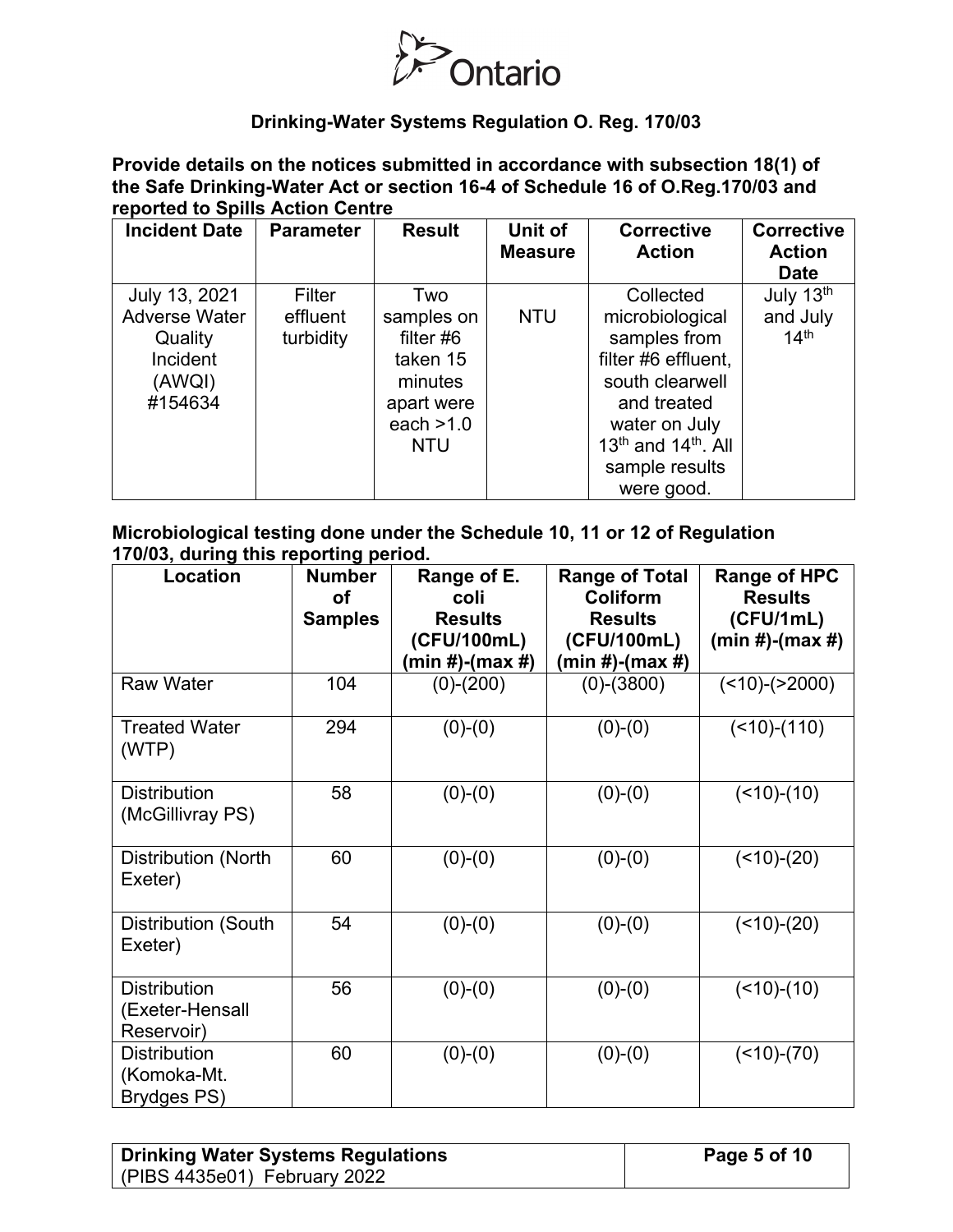

| Operational testing done under Schedule 7, 8 or 9 of Regulation 170/03 during the |  |  |
|-----------------------------------------------------------------------------------|--|--|
| period covered by this Annual Report.                                             |  |  |

| <b>Parameter</b><br><b>Number of Grab</b><br><b>Samples</b> |                              | Range of<br><b>Results</b><br>$(min #)-(max #)$ |
|-------------------------------------------------------------|------------------------------|-------------------------------------------------|
| Treated Water Free Chlorine (mg/L)                          | <b>Continuous Monitoring</b> | (0.78)-(2.00)                                   |
| Treated Water Free Chlorine (mg/L)                          | 2139                         | (0.98)-(1.71)                                   |
| <b>Treated Water Turbidity (NTU)</b>                        | <b>Continuous Monitoring</b> | $(0.026)$ - $(2.00)$                            |
| <b>Treated Water Turbidity (NTU)</b>                        | 2139                         | (0.023)-(0.184)                                 |
| Filter #1 - Filtered Water Turbidity (NTU)                  | <b>Continuous Monitoring</b> | $(0.030)-(0.767)$                               |
| Filter #2 - Filtered Water Turbidity (NTU)                  | <b>Continuous Monitoring</b> | (0.023)-(0.201)                                 |
| Filter #3 - Filtered Water Turbidity (NTU)                  | <b>Continuous Monitoring</b> | $(0.025)-(0.715)$                               |
| Filter #4 - Filtered Water Turbidity (NTU)                  | <b>Continuous Monitoring</b> | $(0.018)$ - $(0.409)$                           |
| Filter #5 - Filtered Water Turbidity (NTU)                  | <b>Continuous Monitoring</b> | (0.021)-(0.218)                                 |
| Filter #6 - Filtered Water Turbidity (NTU)                  | <b>Continuous Monitoring</b> | $(0.022)$ - $(2.00)$ <sup>*</sup>               |
| Filter #7 - Filtered Water Turbidity (NTU)                  | <b>Continuous Monitoring</b> | $(0.025)$ - $(0.625)$                           |
| Filter #8 - Filtered Water Turbidity (NTU)                  | <b>Continuous Monitoring</b> | (0.022)-(0.149)                                 |
| Filter #9 - Filtered Water Turbidity (NTU)                  | <b>Continuous Monitoring</b> | $(0.014)-(0.620)$                               |
| Filter #10- Filtered Water Turbidity (NTU)                  | <b>Continuous Monitoring</b> | (0.029)-(1.88)*                                 |
| Filter #11- Filtered Water Turbidity (NTU)                  | <b>Continuous Monitoring</b> | (0.011)-(0.924)                                 |
| Filter #12- Filtered Water Turbidity (NTU)                  | <b>Continuous Monitoring</b> | $(0.015)-(0.202)$                               |
| <b>Combined Filtered Water Turbidity (NTU)</b>              | 2138                         | (0.010)-(0.176)                                 |

Please note:

\*Filter #6 >1.0 NTU AWQI on July 13th.

\*Filter #10 >1.0 NTU on February 12<sup>th</sup> at 06:05. There was no AWQI as the filter interlocked and was disabled.

#### **Summary of Inorganic parameters tested during this reporting period**

*(\*All tests were conducted on treated water leaving the WTP unless otherwise noted)*

| <b>Parameter</b> | <b>Sample Date</b>      | <b>Result Value</b> | Unit of<br><b>Measure</b> | <b>Exceedance</b> |
|------------------|-------------------------|---------------------|---------------------------|-------------------|
| Antimony         | January 13, 2021        | <b>Not Detected</b> | mg/L                      | <b>NO</b>         |
| Arsenic          | <b>January 13, 2021</b> | <b>Not Detected</b> | mg/L                      | <b>NO</b>         |
| <b>Barium</b>    | <b>January 13, 2021</b> | 0.0146              | mg/L                      | <b>NO</b>         |
| <b>Boron</b>     | January 13, 2021        | 0.014               | mg/L                      | <b>NO</b>         |
| Cadmium          | January 13, 2021        | 0.000005            | mg/L                      | <b>NO</b>         |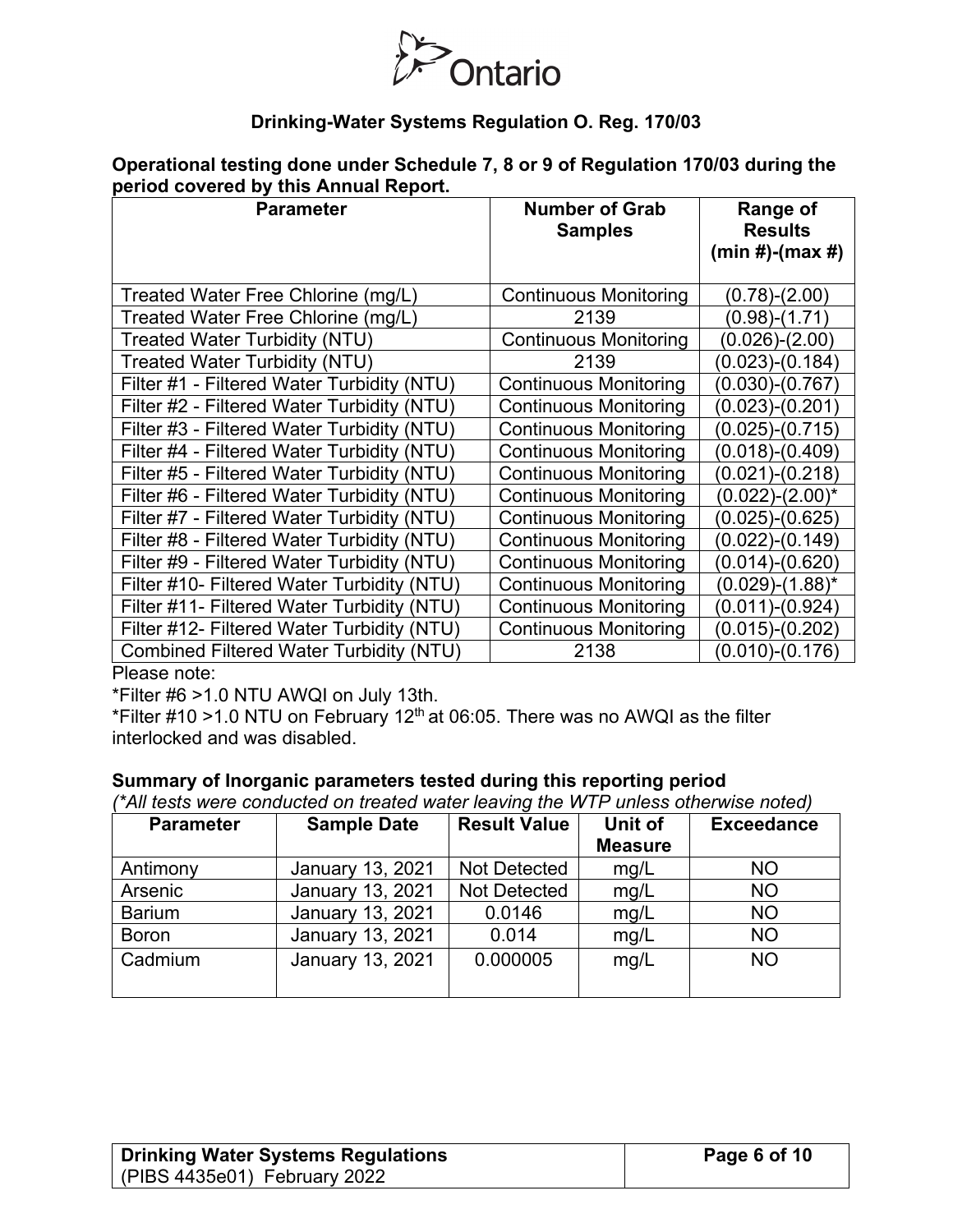

| <b>Parameter</b> | <b>Sample Date</b> | <b>Result Value</b> | Unit of        | <b>Exceedance</b> |
|------------------|--------------------|---------------------|----------------|-------------------|
|                  |                    |                     | <b>Measure</b> |                   |
| Chromium         | January 13, 2021   | 0.00022             |                | <b>NO</b>         |
| Lead             | January 12, 2021   | 0.00001             | mg/L           | <b>NO</b>         |
| (Komoka Mt-      | April 15, 2021     | 0.00005             | mg/L           |                   |
| <b>Brydges</b>   | July 13, 2021      | 0.00010             | mg/L           |                   |
| Monitoring       | October 19, 2021   | 0.00001             | mg/L           |                   |
| Station #2)      |                    |                     |                |                   |
| Mercury          | January 13, 2021   | <b>Not Detected</b> | mg/L           | <b>NO</b>         |
|                  |                    |                     |                |                   |
| Selenium         | January 13, 2021   | 0.00012             | mg/L           | <b>NO</b>         |
| Sodium           | January 13, 2021   | 9.9                 | mg/L           | NO                |
| Uranium          | January 13, 2021   | 0.000068            | mg/L           | NO                |
| Fluoride         | January 13, 2021   | 0.06                | mg/L           | <b>NO</b>         |
| <b>Nitrite</b>   | January 12, 2021   | <b>Not Detected</b> | mg/L           | <b>NO</b>         |
|                  | April 15, 2021     | <b>Not Detected</b> | mg/L           |                   |
|                  | July 13, 2021      | <b>Not Detected</b> | mg/L           |                   |
|                  | October 19, 2021   | <b>Not Detected</b> | mg/L           |                   |
| <b>Nitrate</b>   | January 12, 2021   | 0.378               | mg/L           | <b>NO</b>         |
|                  | April 15, 2021     | 0.754               | mg/L           |                   |
|                  | July 13, 2021      | 0.320               | mg/L           |                   |
|                  | October 19, 2021   | 0.354               | mg/L           |                   |

## **Summary of Organic parameters sampled during this reporting period or the most recent sample results**

*(\*All tests were conducted on treated water leaving the WTP unless otherwise noted)*

| <b>Parameter</b>            | <b>Sample Date</b>      | <b>Result Value</b> | Unit of<br><b>Measure</b> | <b>Exceedance</b> |
|-----------------------------|-------------------------|---------------------|---------------------------|-------------------|
| Alachlor                    | <b>January 13, 2021</b> | Not Detected        | mg/L                      | <b>NO</b>         |
| Atrazine + N-               | January 13, 2021        | 0.00003             | mg/L                      | <b>NO</b>         |
| dealkylated metabolites     |                         |                     |                           |                   |
| Azinphos-methyl             | <b>January 13, 2021</b> | <b>Not Detected</b> | mg/L                      | <b>NO</b>         |
| <b>Benzene</b>              | <b>January 13, 2021</b> | <b>Not Detected</b> | mg/L                      | <b>NO</b>         |
| Benzo(a)pyrene              | <b>January 13, 2021</b> | <b>Not Detected</b> | mg/L                      | <b>NO</b>         |
| Bromoxynil                  | <b>January 13, 2021</b> | Not Detected        | mg/L                      | <b>NO</b>         |
| Carbaryl                    | January 13, 2021        | Not Detected        | mg/L                      | <b>NO</b>         |
| Carbofuran                  | <b>January 13, 2021</b> | <b>Not Detected</b> | mg/L                      | <b>NO</b>         |
| <b>Carbon Tetrachloride</b> | <b>January 13, 2021</b> | <b>Not Detected</b> | mg/L                      | <b>NO</b>         |
| Chlorpyrifos                | <b>January 13, 2021</b> | <b>Not Detected</b> | mg/L                      | <b>NO</b>         |
| Diazinon                    | <b>January 13, 2021</b> | Not Detected        | mg/L                      | <b>NO</b>         |
| Dicamba                     | <b>January 13, 2021</b> | Not Detected        | mg/L                      | <b>NO</b>         |
| 1,2-Dichlorobenzene         | <b>January 13, 2021</b> | Not Detected        | mg/L                      | <b>NO</b>         |
| 1,4-Dichlorobenzene         | <b>January 13, 2021</b> | <b>Not Detected</b> | mg/L                      | <b>NO</b>         |

| <b>Drinking Water Systems Regulations</b> | Page 7 of 10 |
|-------------------------------------------|--------------|
| (PIBS 4435e01) February 2022              |              |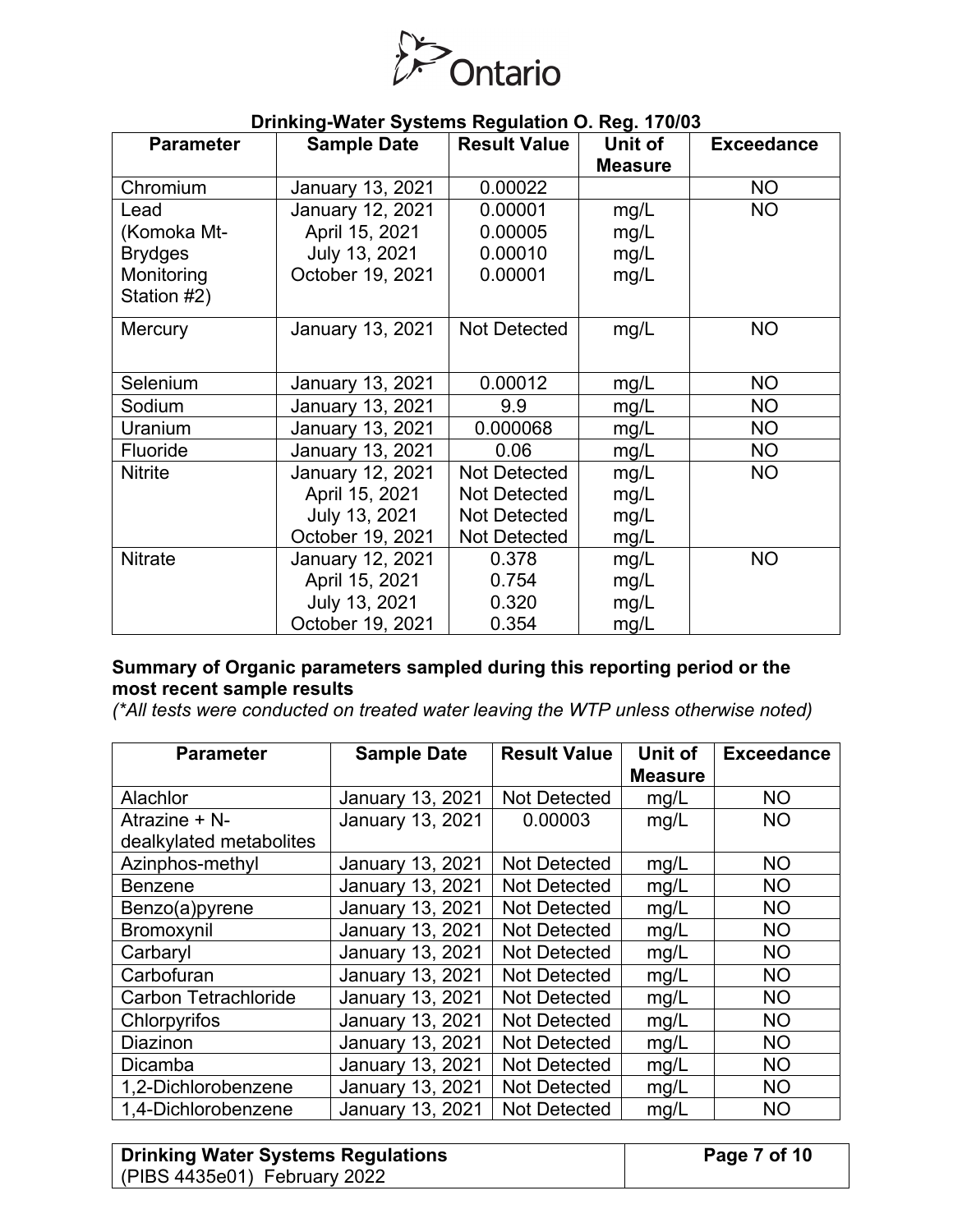

| <b>Parameter</b>                                  | <b>Sample Date</b> | <b>Result Value</b> | Unit of        | <b>Exceedance</b> |
|---------------------------------------------------|--------------------|---------------------|----------------|-------------------|
|                                                   |                    |                     | <b>Measure</b> |                   |
| 1,2-Dichloroethane                                | January 13, 2021   | <b>Not Detected</b> | mg/L           | <b>NO</b>         |
| 1,1-Dichloroethylene                              | January 13, 2021   | <b>Not Detected</b> | mg/L           | <b>NO</b>         |
| (vinylidene chloride)                             |                    |                     |                |                   |
| Dichloromethane                                   | January 13, 2021   | <b>Not Detected</b> | mg/L           | <b>NO</b>         |
| 2-4 Dichlorophenol                                | January 13, 2021   | Not Detected        | mg/L           | <b>NO</b>         |
| 2,4-Dichlorophenoxy                               | January 13, 2021   | <b>Not Detected</b> | mg/L           | <b>NO</b>         |
| acetic acid (2,4-D)                               |                    |                     |                |                   |
| Diclofop-methyl                                   | January 13, 2021   | <b>Not Detected</b> | mg/L           | <b>NO</b>         |
| Dimethoate                                        | January 13, 2021   | <b>Not Detected</b> | mg/L           | <b>NO</b>         |
| Diquat                                            | January 13, 2021   | <b>Not Detected</b> | mg/L           | <b>NO</b>         |
| Diuron                                            | January 13, 2021   | <b>Not Detected</b> | mg/L           | <b>NO</b>         |
| Glyphosate                                        | January 13, 2021   | Not Detected        | mg/L           | <b>NO</b>         |
| <b>Haloacetic Acids</b>                           | January 12, 2021   | <b>Not Detected</b> | mg/L           | <b>NO</b>         |
| (HAA's)                                           | April 15, 2021     | 0.0057              | mg/L           |                   |
| (Arva Reservoir)                                  | July 13, 2021      | 0.0072              | mg/L           |                   |
|                                                   | October 19, 2021   | 0.0158              | mg/L           |                   |
| <b>Haloacetic Acids</b>                           |                    |                     |                |                   |
| (HAA's)                                           |                    |                     |                |                   |
| (Arva Reservoir)                                  | 2021               | 0.0071              | mg/L           | <b>NO</b>         |
| <b>Running Annual</b>                             |                    |                     |                |                   |
| Average                                           |                    |                     |                |                   |
| <b>Haloacetic Acids</b>                           | January 12, 2021   | <b>Not Detected</b> | mg/L           | <b>NO</b>         |
| (HAA's)                                           | April 15, 2021     | 0.0186              | mg/L           |                   |
| (Exeter-Hensall                                   | July 13, 2021      | 0.0163              | mg/L           |                   |
| Monitoring Station #3)<br><b>Haloacetic Acids</b> | October 19, 2021   | 0.0100              | mg/L           |                   |
| (HAA's)                                           |                    |                     |                |                   |
| (Exeter-Hensall                                   | 2021               | 0.0112              | mg/L           | <b>NO</b>         |
| Monitoring Station #3)                            |                    |                     |                |                   |
| <b>Running Annual</b>                             |                    |                     |                |                   |
| Average                                           |                    |                     |                |                   |
| <b>Haloacetic Acids</b>                           | January 12, 2021   | 0.0118              | mg/L           | <b>NO</b>         |
| (HAA's)                                           | April 15, 2021     | 0.0122              | mg/L           |                   |
| (Komoka Mt-Brydges                                | July 13, 2021      | 0.0148              | mg/L           |                   |
| Monitoring Station #2)                            | October 19, 2021   | 0.0076              | mg/L           |                   |
| <b>Haloacetic Acids</b>                           |                    |                     |                |                   |
| (HAA's)                                           |                    |                     |                |                   |
| (Komoka Mt-Brydges                                | 2021               | 0.0116              | mg/L           | <b>NO</b>         |
| Monitoring Station #2)                            |                    |                     |                |                   |
| <b>Running Annual</b>                             |                    |                     |                |                   |
| Average                                           |                    |                     |                |                   |
| <b>Haloacetic Acids</b>                           | January 12, 2021   | 0.0139              | mg/L           | <b>NO</b>         |
| (HAA's)                                           | April 15, 2021     | 0.0060              | mg/L           |                   |

| <b>Drinking Water Systems Regulations</b> | Page 8 of 10 |
|-------------------------------------------|--------------|
| (PIBS 4435e01) February 2022              |              |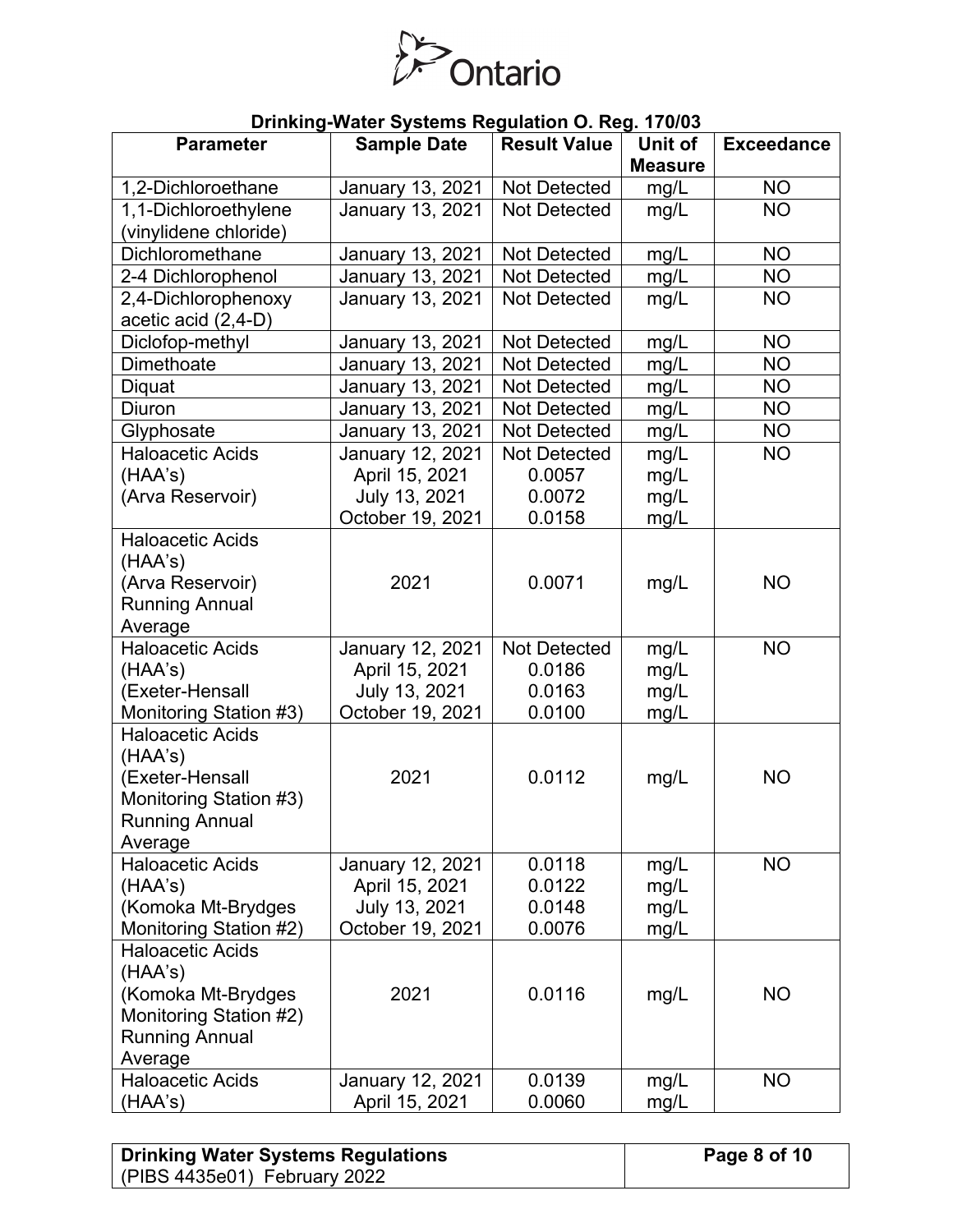

| <b>Parameter</b>                        | <b>Sample Date</b>              | ------ <i>-</i> --<br><b>Result Value</b> | Unit of        | <b>Exceedance</b> |
|-----------------------------------------|---------------------------------|-------------------------------------------|----------------|-------------------|
|                                         |                                 |                                           | <b>Measure</b> |                   |
| (Strathroy-Caradoc                      | July 13, 2021                   | 0.0077                                    | mg/L           |                   |
| Monitoring Station #2)                  | October 19, 2021                | 0.0163                                    | mg/L           |                   |
| <b>Haloacetic Acids</b>                 |                                 |                                           |                |                   |
| (HAA's)                                 |                                 |                                           |                |                   |
| (Strathroy-Caradoc                      | 2021                            | 0.0110                                    | mg/L           | <b>NO</b>         |
| Monitoring Station #2)                  |                                 |                                           |                |                   |
| <b>Running Annual</b>                   |                                 |                                           |                |                   |
| Average                                 |                                 |                                           |                |                   |
| Malathion                               | January 13, 2021                | Not Detected                              | mg/L           | <b>NO</b>         |
| 2-Methyl-4-                             | January 13, 2021                | <b>Not Detected</b>                       | mg/L           | <b>NO</b>         |
| chlorophenoxyacetic                     |                                 |                                           |                |                   |
| acid                                    |                                 |                                           |                |                   |
| Metolachlor                             | January 13, 2021                | <b>Not Detected</b>                       | mg/L           | <b>NO</b>         |
| Metribuzin                              | January 13, 2021                | Not Detected                              | mg/L           | <b>NO</b>         |
| Monochlorobenzene                       | January 13, 2021                | Not Detected                              | mg/L           | <b>NO</b>         |
| Paraquat                                | January 13, 2021                | <b>Not Detected</b>                       | mg/L           | <b>NO</b>         |
| Pentachlorophenol                       | January 13, 2021                | <b>Not Detected</b>                       | mg/L           | <b>NO</b>         |
| Phorate                                 | January 13, 2021                | <b>Not Detected</b>                       | mg/L           | <b>NO</b>         |
| Picloram                                | January 13, 2021                | <b>Not Detected</b>                       | mg/L           | <b>NO</b>         |
| Polychlorinated                         | January 13, 2021                | Not Detected                              | mg/L           | <b>NO</b>         |
| Biphenyls (PCB)                         |                                 |                                           |                |                   |
| Prometryne                              | January 13, 2021                | Not Detected                              | mg/L           | <b>NO</b>         |
| Simazine                                | January 13, 2021                | Not Detected                              | mg/L           | <b>NO</b>         |
| <b>Total Trihalomethanes</b>            | January 12, 2021                | 0.016                                     | mg/L           | <b>NO</b>         |
| (Arva Reservoir)                        | April 15, 2021                  | 0.023                                     | mg/L           |                   |
|                                         | July 13, 2021                   | 0.025                                     | mg/L           |                   |
|                                         | October 19, 2021                | 0.031                                     | mg/L           |                   |
| <b>Total Trihalomethanes</b>            |                                 |                                           |                |                   |
| (THMs)                                  |                                 |                                           |                |                   |
| (Arva Reservoir)                        | 2021                            | 0.024                                     | mg/L           | <b>NO</b>         |
| <b>Running Annual</b>                   |                                 |                                           |                |                   |
| Average<br><b>Total Trihalomethanes</b> |                                 |                                           |                |                   |
| (Exeter-Hensall                         | January 12, 2021                | 0.034                                     | mg/L           | <b>NO</b>         |
| Monitoring Station #3)                  | April 15, 2021<br>July 13, 2021 | 0.034<br>0.037                            | mg/L           |                   |
|                                         | October 19, 2021                | 0.047                                     | mg/L<br>mg/L   |                   |
| <b>Total Trihalomethanes</b>            |                                 |                                           |                |                   |
| (Exeter-Hensall                         |                                 |                                           |                |                   |
| Monitoring Station #3)                  | 2021                            | 0.038                                     | mg/L           | <b>NO</b>         |
| <b>Running Annual</b>                   |                                 |                                           |                |                   |
|                                         |                                 |                                           |                |                   |
| Average                                 |                                 |                                           |                |                   |

| <b>Drinking Water Systems Regulations</b> |  |
|-------------------------------------------|--|
| (PIBS 4435e01) February 2022              |  |